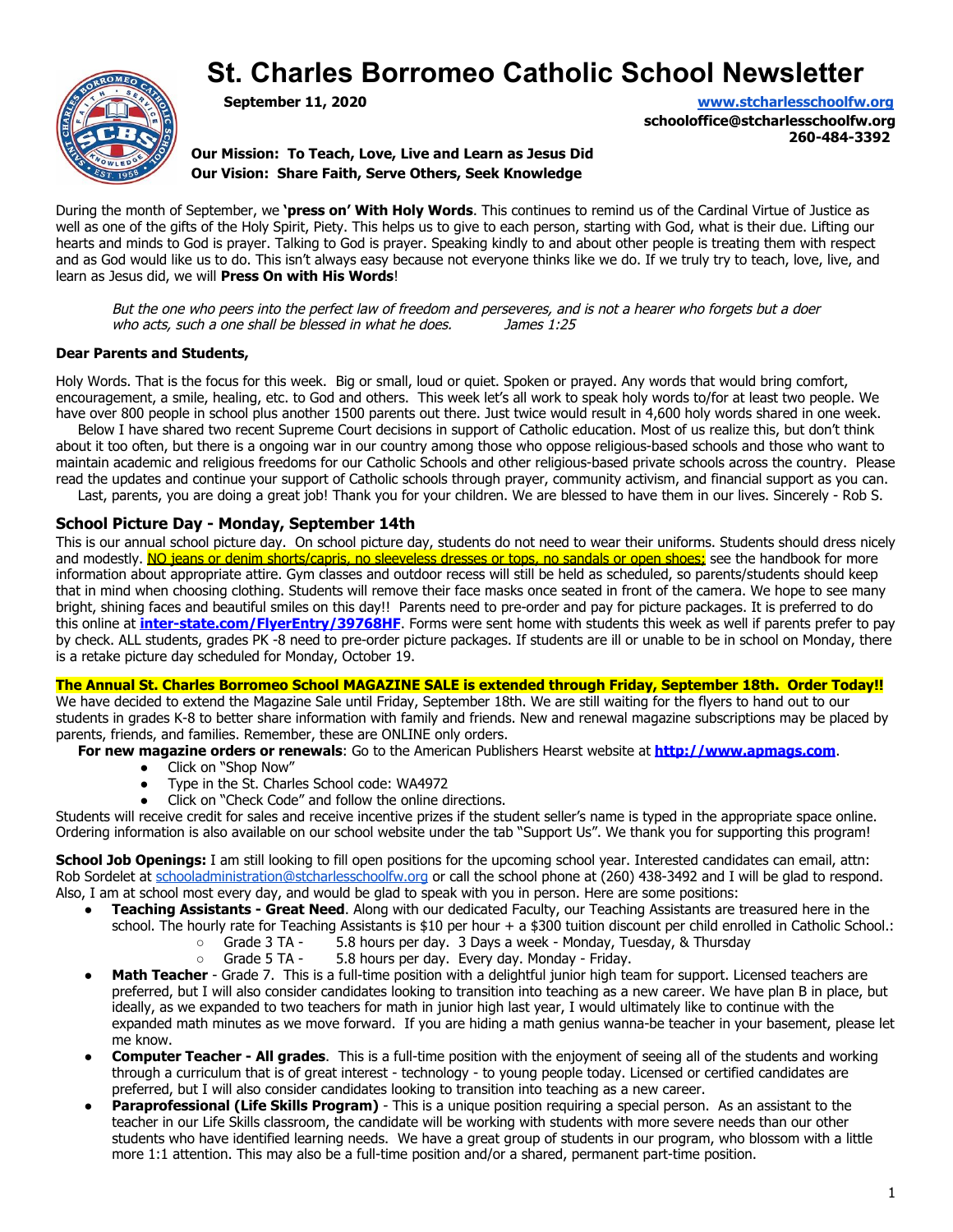#### **Landmark Supreme Court Decision Strikes a Blow Against Blaine Amendments**

In a year not marked by an overabundance of good news, advocates of private education had reason to celebrate this summer with a historic decision by the United States Supreme Court in Espinoza v. Montana Department of Revenue. The nation's highest court overturned a decision by the Montana Supreme Court that had struck down a tax credit scholarship program solely because some of the children receiving scholarships attended religious schools.

 In overruling the Montana court, Chief Justice Roberts wrote for the majority, "A State need not subsidize private education. But once a State decides to do so, it cannot disqualify some private schools solely because they are religious." During oral arguments, Justice Kavanaugh made reference to the [amicus brief](http://r20.rs6.net/tn.jsp?f=001KQiBrxkwSm--anakyizHaUh4DxYCJrGvFbarnx6BwQIt7M7Xrv4xJbAeEzBEKpP786WLeljHmDQ9m025vHDFj40odotBX5NJodyccP0bMsStUQxRSdrOHUnlxNy9UquPwAe4iebTFO7oX2jOqi07s0sHjIeGel3biWPctd8st6bGBYS5byb3begIq_GH5QYhjBJkUXoN7ZHYtS-Y8ERogw3Mfdy_Jr3PbZchzgWRongtfe8TSjNHmpA7eUURWVVUINbHknxaJu2fQiOfO4O50cNKHq3EEZwD&c=pkO3m-0nIepXy8Y2Qofp9TxuJRNWjurJj9p2dybtZG1UrBorzP5a2A==&ch=t3mv8agH-aqUvfUd9z-0X5ICBMLObonP9SysOqF-AzENvuy7k7Ik6g==) signed by CAPE in September 2019. The Institute for

Justice, which litigated the case, [called t](http://r20.rs6.net/tn.jsp?f=001KQiBrxkwSm--anakyizHaUh4DxYCJrGvFbarnx6BwQIt7M7Xrv4xJfi9NupfGrKUwxykvNg4YXzlDiU34bj08Zpxq4ayxw8lEWVUWfMG1N-N-C6tmAKCPhXgYfPuD2oAJWrDQlO2mP_y11cdgiJW4NidieST22B1XnxeJkByyy0=&c=pkO3m-0nIepXy8Y2Qofp9TxuJRNWjurJj9p2dybtZG1UrBorzP5a2A==&ch=t3mv8agH-aqUvfUd9z-0X5ICBMLObonP9SysOqF-AzENvuy7k7Ik6g==)he 5-4 decision "one of the most important education reform cases in the past half-century."

#### **High Court Reaffirms "Ministerial Exception**"

In addition to Espinoza, the Supreme Court handed down another ruling supporting private - in particular religious - schools. In Our Lady of Guadalupe School v. Morrissey-Berru, the Court ruled 7-2 that the "ministerial exception" does not allow the courts to adjudicate the employment-discrimination claims brought against two Catholic schools. Some key excerpts from the decision:

 "Although these teachers were not given the title of 'minister' and have less religious training than Perich, we hold that their cases fall within the same rule that dictated our decision in Hosanna-Tabor. The religious education and formation of students is the very reason for the existence of most private religious schools, and therefore the selection and supervision of the teachers upon whom the schools rely to do this work lie at the core of their mission. Judicial review of the way in which religious schools discharge those responsibilities would undermine the independence of religious institutions in a way that the First Amendment does not tolerate."

 "When a school with a religious mission entrusts a teacher with the responsibility of educating and forming students in the faith, judicial intervention into disputes between the school and the teacher threatens the school's independence in a way that the First Amendment does not allow."

In search of a Carpool: My 8th grade son, Cam, is looking for an afterschool drop approx three times a week. We live off Evard on Salge in the El Dorado Hills addition. I would greatly appreciate connecting if this is a possibility. Thank You! Julie McCoy 260-415-4599

**Receive a text or email from Fr. Tom!** Sign up today and receive holiday Mass times, important Holy Day reminders, and more! St. Charles Borromeo Parish is moving into the 21st Century and, for your convenience, we want to push out important information to you by text or email. With our new EVANGELUS program, parishioners can sign up by visiting **[eva.us/stcfw](https://eva.diocesan.com/invitation/organization/7371925b2018b84b9529158dfd450b2c23ca93c6)** You can select your choice of notifications: text, email, even link to Twitter or Facebook. So take a minute and sign up. Fr. Tom may be trying to text you right now!

# **NEWS NOTES from your School Nurse**

Parents, we need you!! Student Health Screenings are Tuesday and Wednesday, September 29th and September 30th. This is a big event that cannot work in a timely manner without many volunteers and Registered Nurses. This is a fun, fast event. Your children enjoy seeing you volunteering on this day.

Tuesday, September 29th— additional 1 RN and 3 volunteers Wednesday, September 30th—additional 2 volunteers

Please consider helping by calling or emailing Mrs. Tippmann [484-3392 or marissatippmann@stcharlesschoolfw.org]

#### **Cafeteria Help Needed**

Our Cafeteria Needs You! In order to serve lunch to each child, we need 4 people per DAY to volunteer in the St Charles Cafeteria. Serving lunch is easy, social, fun and doesn't take much time at all -- Plus a free nutritionally-balanced lunch for yourself. The volunteering shift is only from 10:30 AM to Noon. You can volunteer as much or as little as you would like, and every little bit helps. The schedule is flexible, and you can choose if you volunteer weekly, monthly, or occasionally via Sign Up Genius. We are also in need of substitute volunteers that can fill in on short notice via text message. If you're interested, PLEASE contact Stephanie Keefer at stephanie.m.keefer@gmail.com. Thank you!

#### **Calendar Update**

- September 14 School Picture Day
- September 15 School Board meeting, 7:00 pm, room C
- September 18 Interim Reports go home
- September 21-25 Food Collection
- September 27 Friends of the Poor Walk/Run
- September 29 Student Health Screenings<br>September 30 Student Health Screenings
- Student Health Screenings

#### **Kindergarten Cub Scouts**

Attention Kindergartner boys! St Charles Cub Scouts is excited to announce we will now have a group for kindergarten boys. This will begin September 17 at 6:30 PM in the cafeteria. Please bring a parent, grandparent, or other responsible adult with you. Please bring your mask and be ready for some fun! We meet weekly on Thursdays at 6:30 PM at alternating locations. If you have any questions please contact Jen Prado at 260-416-7411 or [jennaprado@yahoo.com](mailto:jennaprado@yahoo.com)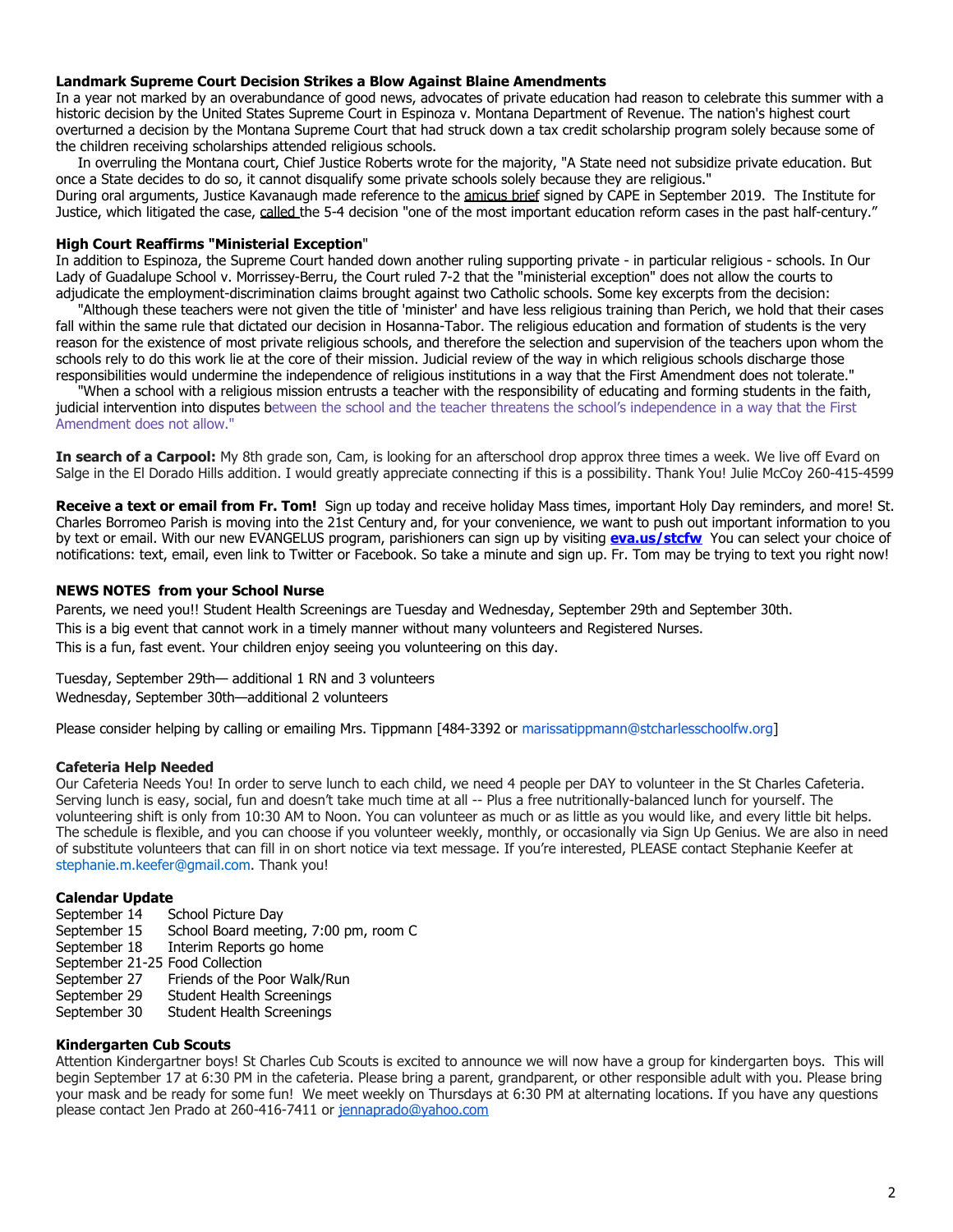# **FOOD COLLECTION TO HONOR ST. VINCENT DePAUL**

On Sunday, **September 27**, we honor St. Vincent De Paul, the patron saint of charitable organizations. In order to help fill the shelves at food banks of Associated Churches of Fort Wayne and Allen County, we are holding a school-wide collection September 21-25. Each student is asked to bring in **at least one item** from the list for his/her grade. Representatives from the Associated Churches food banks will be here on Friday morning, September 25 to collect the food and distribute to the various church food pantries in town, one of which is at St. Patrick's, the parish with which St. Charles 'twins'. We appreciate your participation in carrying on the good works of St. Vincent de Paul.

#### **Please do not bring in items in glass jars**.

- 
- 
- 
- 
- Grade 4: canned meat (tuna, chicken, beef) Grade 8: pasta/rice/beans

PreK: pasta/rice/beans Kindergarten: jelly (16 oz. plastic bottles) Grade 1: peanut butter Grade 5: canned soup Grade 2: canned fruit Grade 6: canned meat (chicken, tuna, beef) Grade 3: canned soup Grade 7: canned fruit



# ST. CHARLES YOUTH MINISTRY

 $DISCIPLE$ 

WEEKLY YOUTH DISCIPLESHIP GROUPS ARE STARTING SOON!

DO YOU HAVE A MIDDLE **SCHOOL OR HIGH SCHOOL** TEEN READY TO DIVE DEEPER IN THEIR FAITH & FRATERNITY WITH THEIR FRIENDS?

WE ARE ALSO LOOKING FOR **LEADERS & PARENTS TO** ACCOMPANY OUR YOUNG PEOPLE.

FOR INFORMATION, CONTACT **STACEY HUNECK** YOUTHMINISTRY@SCBFW.ORG OFFICE (260)484-7307

# **ST. CHARLES YOUTH MINISTRY YDISCIPLE WEEKLY YOUTH DISCIPLESHIP GROUPS ARE STARTING SOON!**

**DO YOU HAVE A MIDDLE SCHOOL OR HIGH SCHOOL TEEN READY TO DIVE DEEPER IN THEIR FAITH & FRATERNITY WITH THEIR FRIENDS?**

**WE ARE ALSO LOOKING FOR LEADERS & PARENTS TO ACCOMPANY OUR YOUNG PEOPLE.**

**FOR INFORMATION, CONTACT STACEY HUNECK [YOUTHMINISTRY@SCBFW.ORG](mailto:YOUTHMINISTRY@SCBFW.ORG) OFFICE (260)484-7307**

#### **SCRIP NEWS**

**The SCRIP office** is **CLOSED** this week. The SCRIP team is quarantining according to the CDC guidelines following probable exposure. If all goes well, we will be back In the office by sometime next week. Please don't send orders in with your students until you have been notified that the **SCRIP** office is open. We apologize for any convenience.

**Autumn is in the air –** With the start of football and cool nights, you know that the seasons are changing. Fall is time for lots of our favorites – donuts, caramel apples, apple cider and anything pumpkin. It's also time to get your home winterized and ready for the holidays. We hope you will think about using **SCRIP** cards for all your autumn projects and treats. **Coliseum Donuts, DeBrand, Dunkin Donuts, Tim Horton's, Home Depot, Lowe's and Menard's** are all available for your sweet tooth and home projects. Be sure to pick up an order form and see all the participating merchants.

**SCRIP Tip –** Did you know you can pay your **Kohl's** bill at the store using **SCRIP** gift cards? Whether you shop at the store or on-line, it's easy to charge your purchases and purchase **Kohl's** gift cards from **SCRIP** to pay your bill. It's a great way to earn rebates on all your purchases.

**Getting back to "normal" –** Do we even remember what normal is? The pandemic has certainly changed many things; the **SCRIP** program is no exception. We are thankful to everyone who continues to purchase and use **SCRIP,** but the number of parishioners that are using it has definitely dropped. Remember that **SCRIP** helps the parish every time you purchase groceries, fill your gas tank, order a pizza, pick-up donuts, do a home improvement project, or buy clothes for yourself or family members, and use **SCRIP** gift cards for these purchases. It is a simple way to support the parish, which has also felt a financial pinch from COVID, and put money back in your pocket as well. Contact the **SCRIP** office at **969-4027** if you have questions.